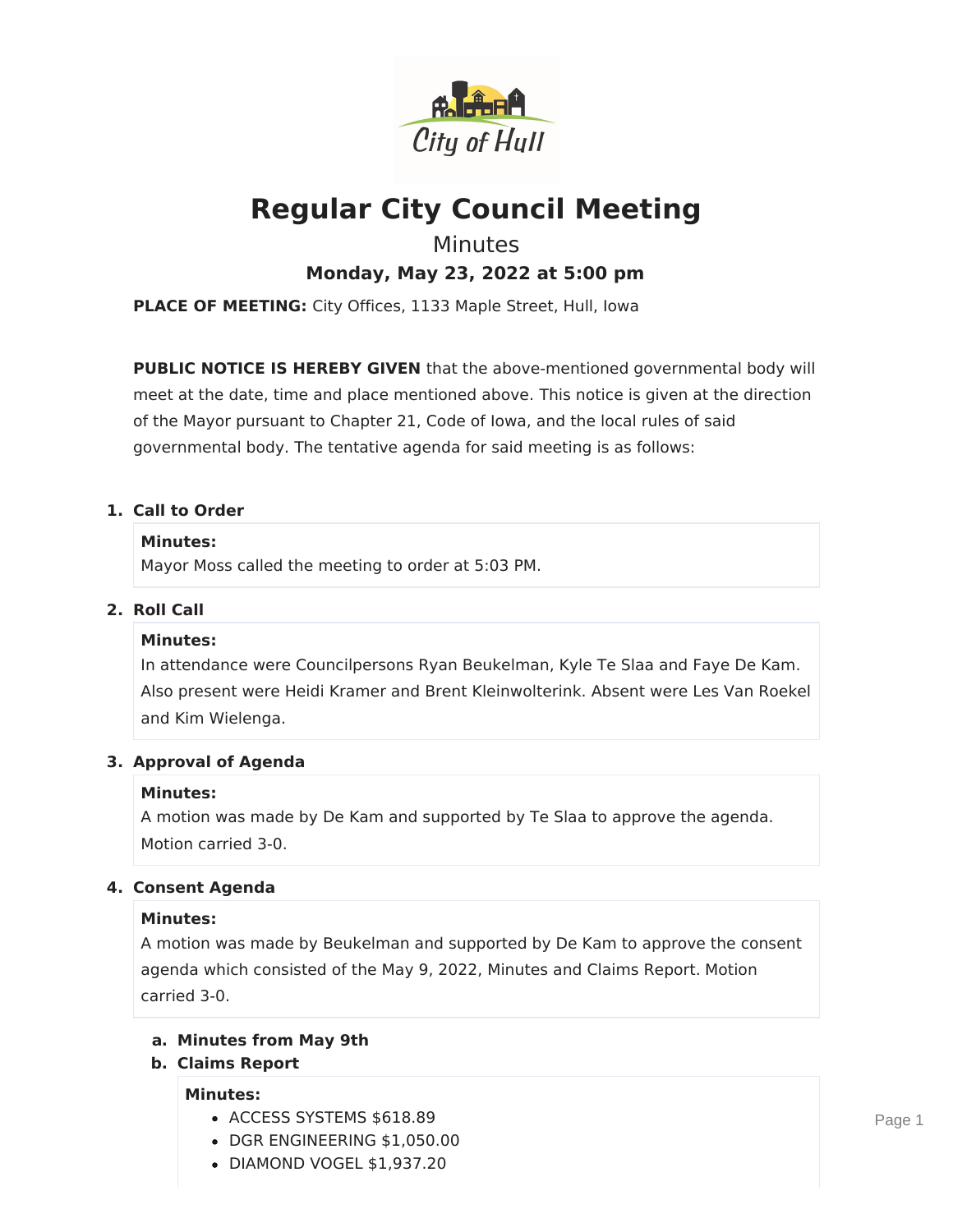- EICHMANN BLAKE \$400.00
- FASTENAL COMPANY \$25.75
- FOUNDATION ANALYTICAL \$965.50
- GEORGE OFFICE PRODUCTS \$1,267.66
- HAWKINS INC. \$4,863.52
- HSA \$400.00
- INTERNAL REVENUE SERVICE \$3,777.37
- IOWA DEPT. OF TRANSP. \$30.00
- IPERS \$5,420.30
- KLEIWOLTERINK, FAITH \$55.09
- LEWIS DRUG STORES L.L.C. \$4.99
- METRO-BILLING SERVICES \$460.00
- MIDAMERICAN ENERGY CO. \$11,436.75
- MIDWEST PAINT & BODY INC. \$95.72
- NEW CENTURY PRESS INC. \$258.47
- ONE AMERICA \$40.30
- PIZZA RANCH \$108.48
- PLUMBING & HEATING \$114.82
- POST OFFICE \$1,323,30
- POST OFFICE \$400.87
- SANITATION PRODUCTS INC. \$206.67
- TNT BRUSH \$470.00
- TREASURER-STATE OF IOWA \$1,241.00
- VAN'S IMPLEMENT LTD. \$212.32
- VR REPAIR \$681.76
- WELLMARK BLUE CROSS \$133.28
- ZEP SALES & SERVICE \$384.73
- Accounts Payable Total \$38,384.74
- Payroll Checks \$12,303.58 \*\*\*\*\* REPORT TOTAL \*\*\*\*\* \$50,688.32
- GENERAL \$25,482.84
- ROAD USE \$7,896.02
- STREET CONSTRUCTION \$1,050.00
- WATER \$6,217.44
- SEWER \$8,821.83
- SOLID WASTE \$1,220.19

## **5. Animal Protection & Control**

Review of Chapter 55 - reference to "Livestock" (i.e. poultry)

## **Minutes:**

Animal Protection & Control Ordinance was briefly discussed. This matter has been tabled until the next meeting to have full council present.

## **6. Peddler, Solicitors & Transient Merchants**

## **Minutes:**

A motion was made by De Kam and supported by Te Slaa to move forward with the new fees outlined in the Peddler & Transient Merchants form. Motion carried 3-0.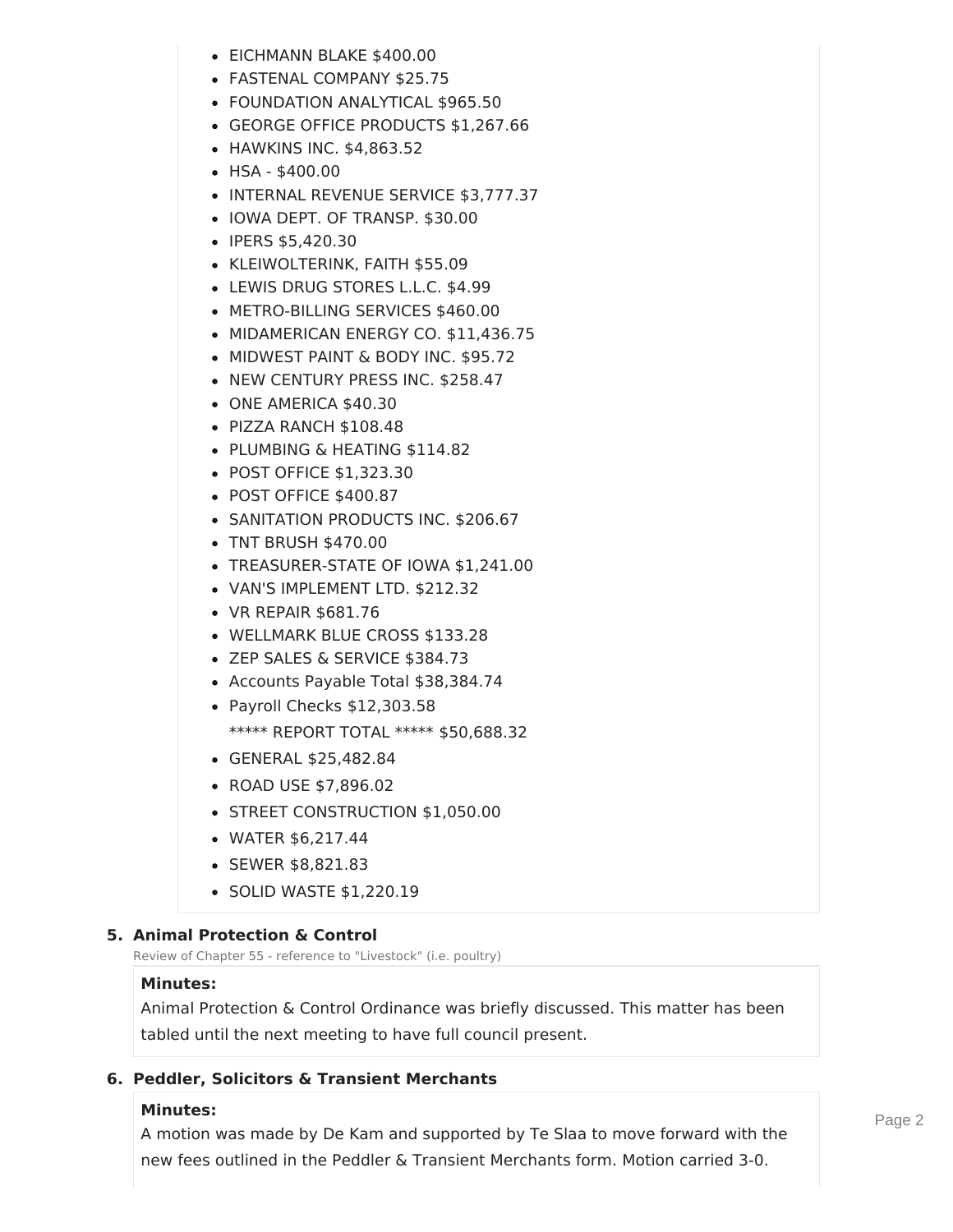Approval of the remainder of the form has been tabled until the next meeting for further review of the general liability section with full council present. City Administrator will be in touch with City Attorney to amend the Peddlers, Solicitors and Transient Merchants Ordinance.

## **a. Review of Chapter 122 of Code of Ordinance**

#### **b. Permit - final review**

## **7. 2022 Zoning Ordinance**

Final review

#### **Minutes:**

Final review of the 2022 Zoning Ordinance has been tabled until the next meeting to have full council present.

#### **8. Control of Storm Water Drainage**

#### **a. Review of proposed "Ordinance"**

#### **Minutes:**

A motion was made by Te Slaa and supported by De Kam to approve the first reading of the Ordinance Amending the Code of Ordinances of the City of Hull by adding Chapter 142 - "Control of Storm Water Drainage". AYE Beukelman; AYE Te Slaa; and AYE De Kam. Absent from voting were Van Roekel and Wielenga.

#### **b. Review of "sample" Storm Water Utility with maintenance rates**

#### **Minutes:**

Discussion was held regarding implementing a Storm Water Utility maintenance rates Ordinance. It has been decided to revisit this discussion in six months.

#### **9. Approve Cigarette/Tobacco/Nicotine/Vapor Permit - Casey's General Store**

#### **Minutes:**

A motion was made by De Kam and supported by Te Slaa to approve the renewal of the Cigarette/Tobacco/Nicotine/Vapor Permit for Casey's General Store. Motion carried 3-0.

## **10. Approve Cigarette/Tobacco/Nicotine/Vapor Permit - Hull Cooperative Association**

#### **Minutes:**

A motion was made by Beukelman and supported by De Kam to approve the renewal of the Cigarette/Tobacco/Nicotine/Vapor Permit for Hull Cooperative. Motion carried 3- 0.

#### **11. Public Correspondence and Comments**

#### **Minutes:**

Bike path (Division St./Brown St.) signage was reviewed. These signs will not be removed as motorized vehicles will continue to not be allowed on this bike path. Reviewed letter from local resident regarding Verizon cell tower service.